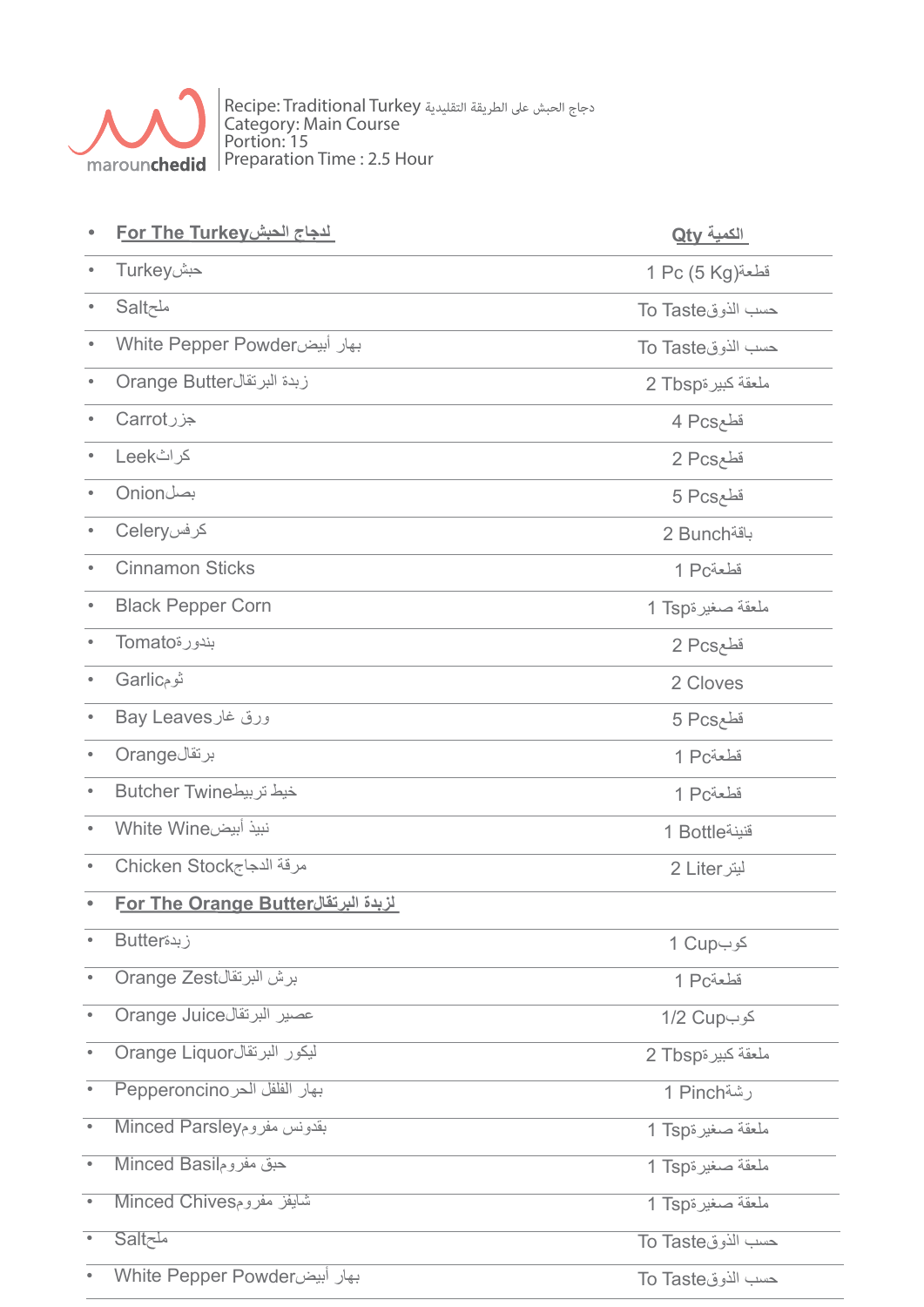

دجاج الحبش على الطريقة التقليدية Recipe: Traditional Turkey Category: Main Course Portion: 15 Preparation Time : 2.5 Hour

|           | <u> Eor The Caramel for Chestnuts حستناء بالكراميل</u> | <u> الكمية Qty</u> |
|-----------|--------------------------------------------------------|--------------------|
| $\bullet$ | <b>Sugar</b> سکر                                       | ملعقة كبيرةTbsp    |
| $\bullet$ | Mown Sugar                                             | ملعقة كبيرة1 Tbsp  |
| $\bullet$ | نبيذ أبيضRed Wine                                      | کوب3/4 Cups        |
| $\bullet$ | بورتو أحمر Red Porto                                   | کوب1/4 Cup         |
| $\bullet$ | مرقة عجلVeal Stock                                     | کوب1/4 Cup         |
| $\bullet$ | زهرة اليانسونStar Anise                                | قطعة1 Pc           |
|           | Cinnamon Sticks                                        | قطعة 1 Pc          |
|           | زبدةButter                                             | ملعقة كبيرةTbsp    |
| $\bullet$ | <u>For The Garnish للمرافق</u>                         |                    |
| $\bullet$ | Sauted Sliced Carrot                                   | قطع8 Pcs           |
| $\bullet$ | لوبياء Sauteed Green Beans                             | کوب2 Cups          |
| $\bullet$ | Sauteed Potato                                         | قطع30 Pcs          |
| $\bullet$ | بروكولى Sauteed Broccoli                               | کوب2 Cups          |
| $\bullet$ | <b>Sauteed Fresh Mushroom</b>                          | قطع30 Pcs          |
| $\bullet$ | Sauteed Baby Marrow كوسا صغير                          | قطع8 Pcs           |
| $\bullet$ | زعتر Thyme                                             | باقة1 Bunch        |
| $\bullet$ | زيت زيتون بكر Extra Virgin Olive Oil                   | کوب2 Cup           |